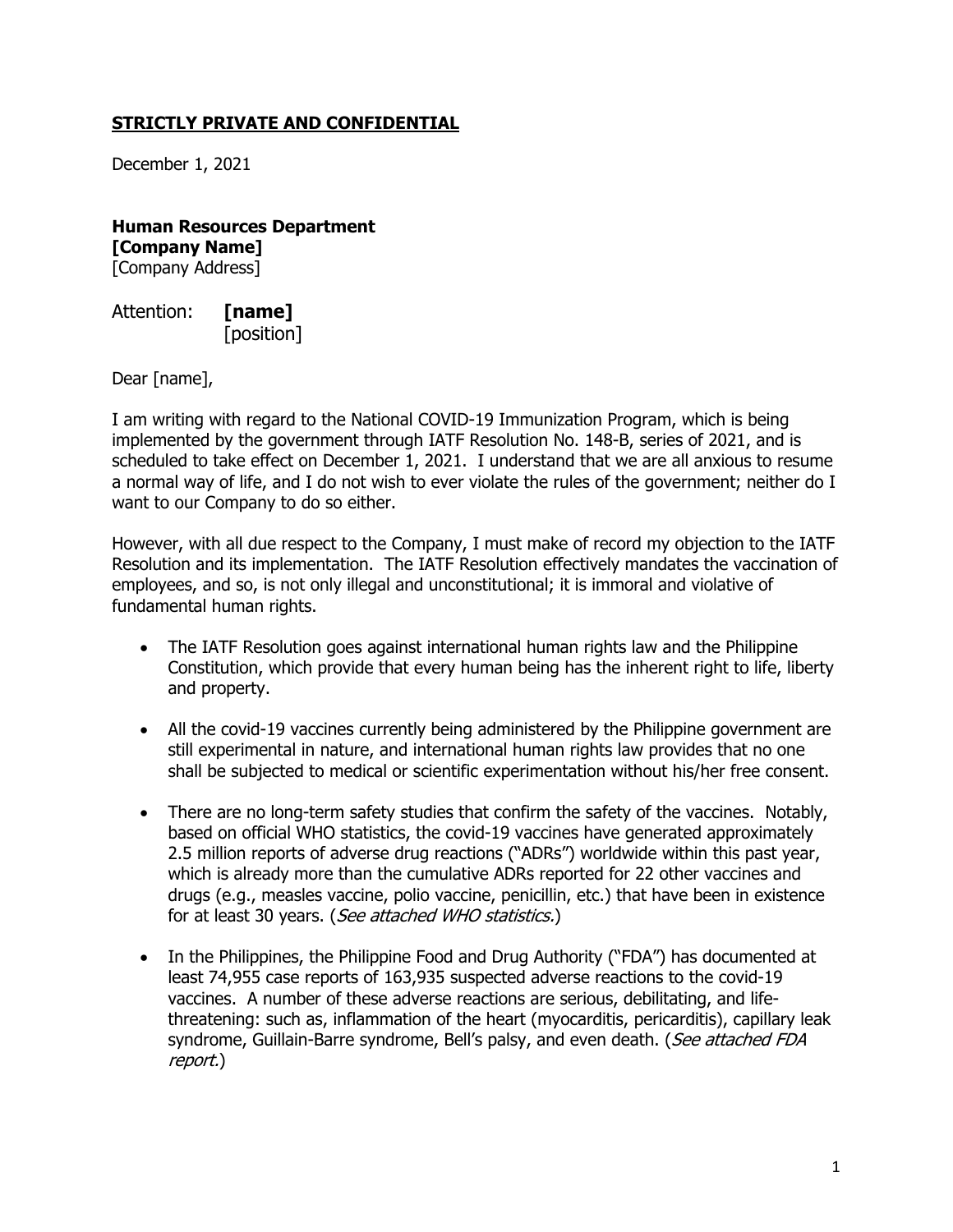• Republic Act No. 11525 states that all those who are involved in the covid-19 vaccination program – from vaccine manufacturers to public officials – are **immune from liability**. Thus, the covid-19 vaccines are effectively being mandated on all, and yet, no one can be held responsible in cases of injury or death resulting from those vaccines.

I personally know of people who have either died or whose health seriously deteriorated after receiving a covid-19 vaccine, and I do not want to suffer the same fate as they did. It is for this reason, and the other reasons stated above, that I do not want to subject myself to covid-19 vaccination.

Fortunately for all of us, more than 97% of people who are infected with covid-19 survive. Based on the DOH official statistics as of November 25, 2021, the covid-19 mortality rate is only 1.69%. (See attached DOH COVID-19 Philippine Situationer.) Covid-19 deaths are predominantly due to age, co-morbidities, or ineffective treatment protocols. With proper prevention and early treatment, covid-19 infections can be safely managed and treated at home without need for hospitalization or expensive medication.

It is noted that the IATF Resolution seemingly provides an alternative to taking the vaccine, which is regular testing at the expense of the employee. Unfortunately, this too is unfeasible and legally infirm. It fails to provide equal protection to all, as it discriminates between the vaccinated and unvaccinated without any legal or scientific basis. As recent cases have shown, even fully vaccinated people can be infected with, and can transmit, the virus. Thus, there is no reason to test only unvaccinated persons. The only possible reason why unvaccinated persons are being singled out in the IATF Resolution is to put pressure on them to take the vaccine, which, as discussed above, cannot and should not be done.

I acknowledge that the Company has tried to be reasonable when it comes to the implementation of the IATF Resolution, and for this, I am grateful. Unfortunately, I feel that it would be very difficult to implement the IATF Resolution, which is (as discussed above) invalid and unreasonable.

- Firstly, aside from the issuance of the IATF Resolution itself, there has been no significant change in the situation that would require the Company to implement the mandate.
- While I have not taken any vaccine, I take extra effort to protect myself from falling ill. I do not want to get sick, and neither do I want to cause others to get sick. Thus, I do my best to have a healthy lifestyle and take steps to boost my natural immune system.
- For the past 21 months, I have reported for work on-site (whenever it has been allowed) without any issue. Throughout this time, I have not contracted covid-19 from anyone within (or even outside) the Company. And neither have I transmitted it to anyone within the Company. I have been physically fit enough to report for work onsite since last year all the way up to November 30 without need to take any vaccine or test. I do not see any valid, scientific reason why I am suddenly no longer fit to report for work on-site without a vaccine or test starting December 1.